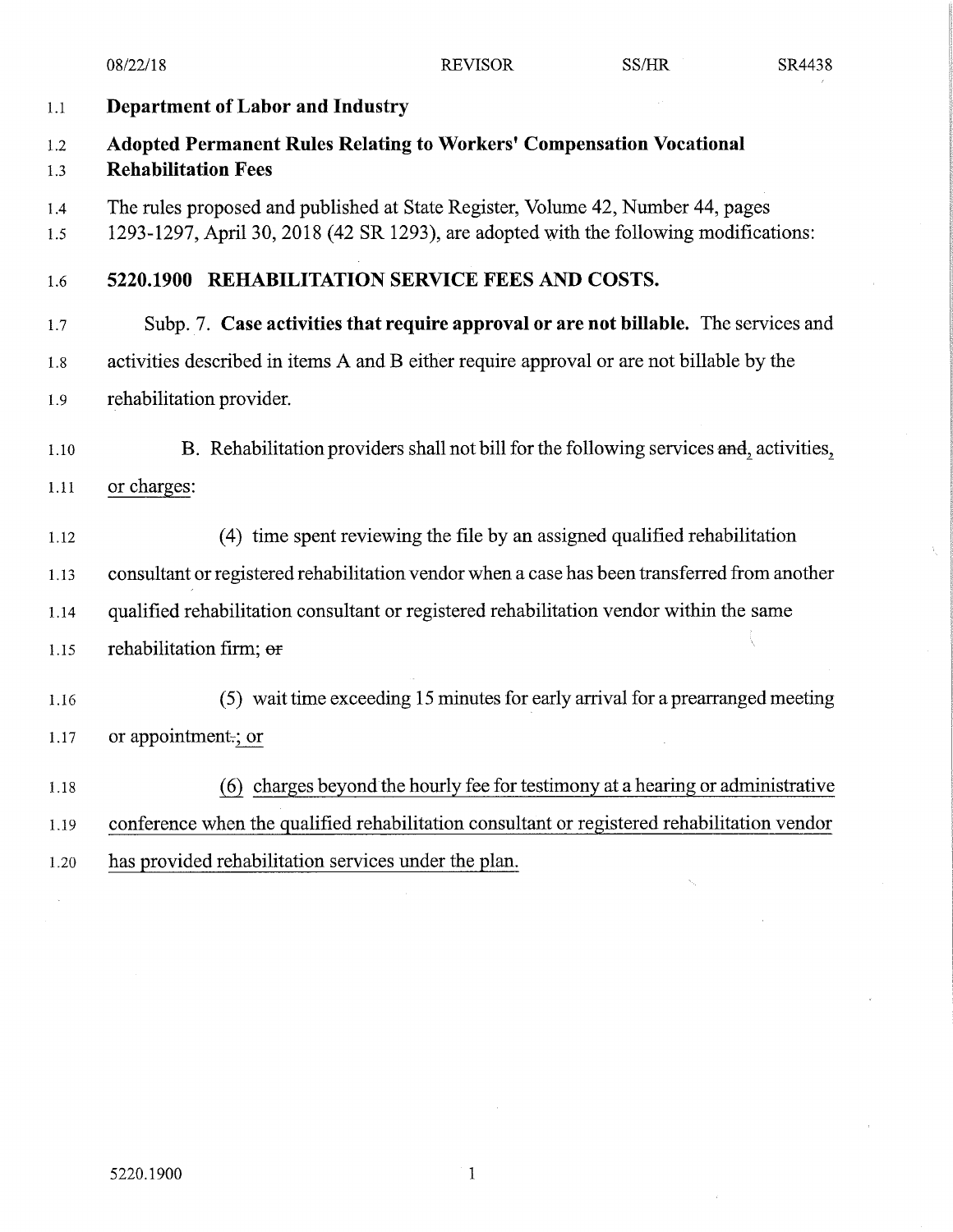|            | 03/08/18                                                                                            | <b>REVISOR</b>                         | SS/JC | RD4438 |
|------------|-----------------------------------------------------------------------------------------------------|----------------------------------------|-------|--------|
| 1.1        | <b>Department of Labor and Industry</b>                                                             |                                        |       |        |
| 1.2<br>1.3 | Proposed Permanent Rules Relating to Workers' Compensation Vocational<br><b>Rehabilitation Fees</b> |                                        |       |        |
| 1.4        | 5220.1900 REHABILITATION SERVICE FEES AND COSTS.                                                    |                                        |       |        |
| 1.5        |                                                                                                     | [For text of subps 1 and 1a, see M.R.] |       |        |
| 1.6        | Subp. 1b. Fees. Hourly fees for rehabilitation services shall not exceed the maximum                |                                        |       |        |
| 1.7        | rates in subparts 1c, 1d, and 1e, and 1f, except that the maximum rates may be increased            |                                        |       |        |
| 1.8        | adjusted annually according to Minnesota Statutes, section 176.102, subdivision 2, paragraph        |                                        |       |        |
| 1.9        | (a), beginning October 1, $1993$ , but 2018. Any annual increase is limited by the annual           |                                        |       |        |
| 1.10       | adjustment for injured employees under Minnesota Statutes, section 176.645.                         |                                        |       |        |
| 1.11       | Subp. 1c. Consultants. When billing on an hourly basis for the services of qualified                |                                        |       |        |
| 1.12       | rehabilitation consultants, a qualified rehabilitation consultant or qualified rehabilitation       |                                        |       |        |
| 1.13       | consultant firm shall bill at an hourly rate not to exceed \$65 \$103.10 per hour as adjusted       |                                        |       |        |
| 1.14       | under subpart 1b. A rehabilitation provider shall bill one-half of the hourly rate for wait         |                                        |       |        |
| 1.15       | time, and three-fourths of the hourly rate for travel time. Travel time shall be prorated as        |                                        |       |        |
| 1.16       | outlined in part 5220.1805, item E.                                                                 |                                        |       |        |
| 1.17       |                                                                                                     | [For text of subp 1d, see M.R.]        |       |        |
| 1.18       | Subp. 1e. Job development and placement services. Whether provided by registered                    |                                        |       |        |
| 1.19       | rehabilitation vendors or qualified rehabilitation consultant firms, job development and job        |                                        |       |        |
| 1.20       | placement services, when billed on an hourly basis, shall be billed at an hourly rate not to        |                                        |       |        |
| 1.21       | exceed \$50 \$82.58 per hour as adjusted under subpart 1b.                                          |                                        |       |        |
| 1.22       | Subp. 1f. [See repealer.]                                                                           |                                        |       |        |
| 1.23       | Subp. 1g. Payment. As soon as reasonably possible, and no later than 30 calendar                    |                                        |       |        |
| 1.24       | days after receiving the rehabilitation provider's bill for rehabilitation services, the employer   |                                        |       |        |
| 1.25       | or insurer shall pay the charge or any portion of the charge that is not denied, deny all or a      |                                        |       |        |

5220.1900 1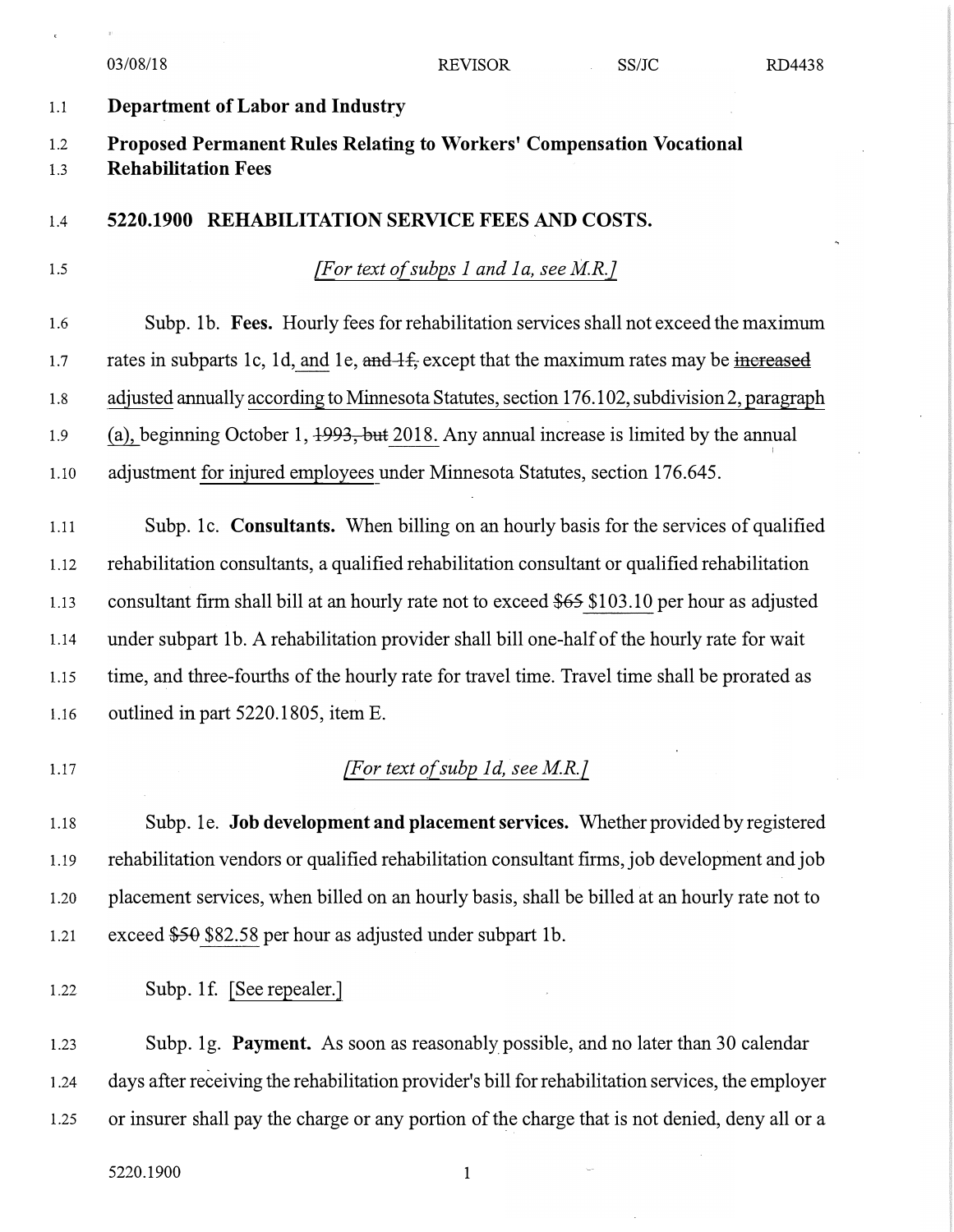|      | SS/JC<br>03/08/18<br><b>REVISOR</b><br>RD4438                                                 |  |  |  |
|------|-----------------------------------------------------------------------------------------------|--|--|--|
| 2.1  | part of the charge stating the specific service charge and the reason it is excessive or      |  |  |  |
| 2.2  | unreasonable, or specify the additional data needed, with written notification to the         |  |  |  |
| 2.3  | rehabilitation provider. An employer or insurer is subject to penalties pursuant to Minnesota |  |  |  |
| 2.4  | Statutes, chapter 176, for failure to pay or deny the payment as required by this chapter and |  |  |  |
| 2.5  | Minnesota Statutes, section 176.102.                                                          |  |  |  |
| 2.6  | Subp. 2. Reasonable and necessary services. A rehabilitation provider shall bill for          |  |  |  |
| 2.7  | only those necessary and reasonable services which that are rendered in accordance with       |  |  |  |
| 2.8  | according to Minnesota Statutes, section 176.102, and the rules adopted to administer that    |  |  |  |
| 2.9  | section. A dispute about reasonable and necessary services and costs shall be determined      |  |  |  |
| 2.10 | by the commissioner or a compensation judge. The commissioner's or a compensation             |  |  |  |
| 2.11 | judge's review must include all the following factors:                                        |  |  |  |
| 2.12 | [For text of items $A$ to $D$ , see M.R.]                                                     |  |  |  |
| 2.13 | [For text of subps $3$ to 6, see M.R.]                                                        |  |  |  |
| 2.14 | Subp. 6a. Billing Payment limits on qualified rehabilitation consultant                       |  |  |  |
| 2.15 | services. When a rehabilitation provider other than a qualified rehabilitation consultant is  |  |  |  |
| 2.16 | providing and billing for job development or job placement services pursuant to an approved   |  |  |  |
| 2.17 | rehabilitation plan, the qualified rehabilitation consultant shall limit the qualified        |  |  |  |
| 2.18 | rehabilitation consultant's billing to no payment for more than two six hours in any          |  |  |  |
| 2.19 | 30-ealendar-day-period of qualified rehabilitation consultant services per calendar month     |  |  |  |
| 2.20 | requires specific approval by the insurer or a determination by the commissioner or a         |  |  |  |
| 2.21 | compensation judge that the services were reasonable and necessary under subpart 2. Billing   |  |  |  |
| 2.22 | beyond this limit will require specific approval of the parties or a determination by the     |  |  |  |
| 2.23 | department or a compensation judge. Travel time and wait time are not included in the         |  |  |  |
| 2.24 | six-hour limit.                                                                               |  |  |  |
|      |                                                                                               |  |  |  |

2.25 Subp. 6b. **Plans; exceptions.** The qualified rehabilitation consultant shall bill no more 2.26 than eight hours for a rehabilitation consultation as described in Minnesota Statutes, section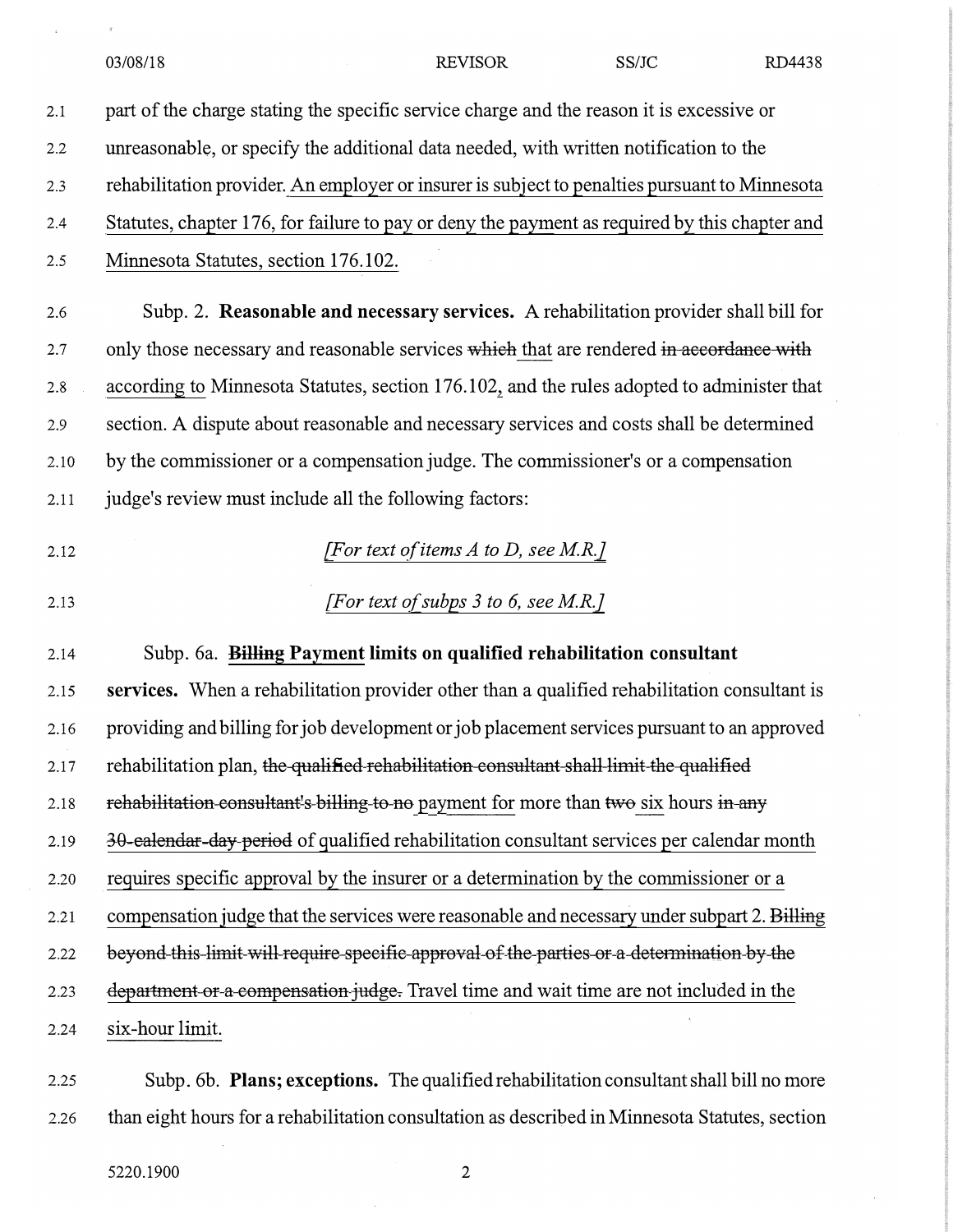| 03/08/18 |
|----------|
|----------|

03/08/18 REVISOR SS/JC RD4438

3.1 176.102, subdivision 4, and part 5220.0100, subpart 26, and the development, preparation, and filing of a rehabilitation plan as described in Minnesota Statutes, section 176.102, subdivision 4, and part 5220.0410. If conditions exist that necessitate traveling over 50 miles to visit the employee, employer, or health care provider, or an unusually difficult medical situation is documentable, billing payment beyond this limit is allowed upon the express consent of the parties specific approval by the insurer or a determination by the department commissioner or a compensation judge that the services were reasonable and necessary under subpart 2. 3.2 3.3 3.4 3.5 3.6 3.7 3.8 3.9 Subp. 7. **Case activities requiring insurer consent for payment that require approval or are not billable.** The rehabilitation provider must obtain the consent of the insurer before billing for the following case activities, however, the presence or absence of consent shall not preclude the commissioner or a compensation judge from determining the reasonable value or necessity of these case activities: 3.10 3.11 3 .12 3.13 3.14 The services and activities described in items A and B either require approval or are not billable by the rehabilitation provider. A. The following services and activities are not compensable unless the rehabilitation plan specifies them, the insurer approves them, or the commissioner or a compensation judge determines that they were reasonable and necessary under subpart 2: A. (1) when not directed by the plan, phone calls, or visits to health care providers and accompanying the employee to appointments or examinations; or B. follow-up activity with employers during job placement services to verify employee applications or applications not arranged by the rehabilitation provider; &. phone calls to the department regarding general procedures or questions on rehabilitation direction not related to a specific rehabilitation plan; 3.15 3.16 3.17 3.18 3 .19 3.20 3.21 3.22 3 .23 3.24

**D.** unanswered attempted phone calls; 3 .25

5220.1900 3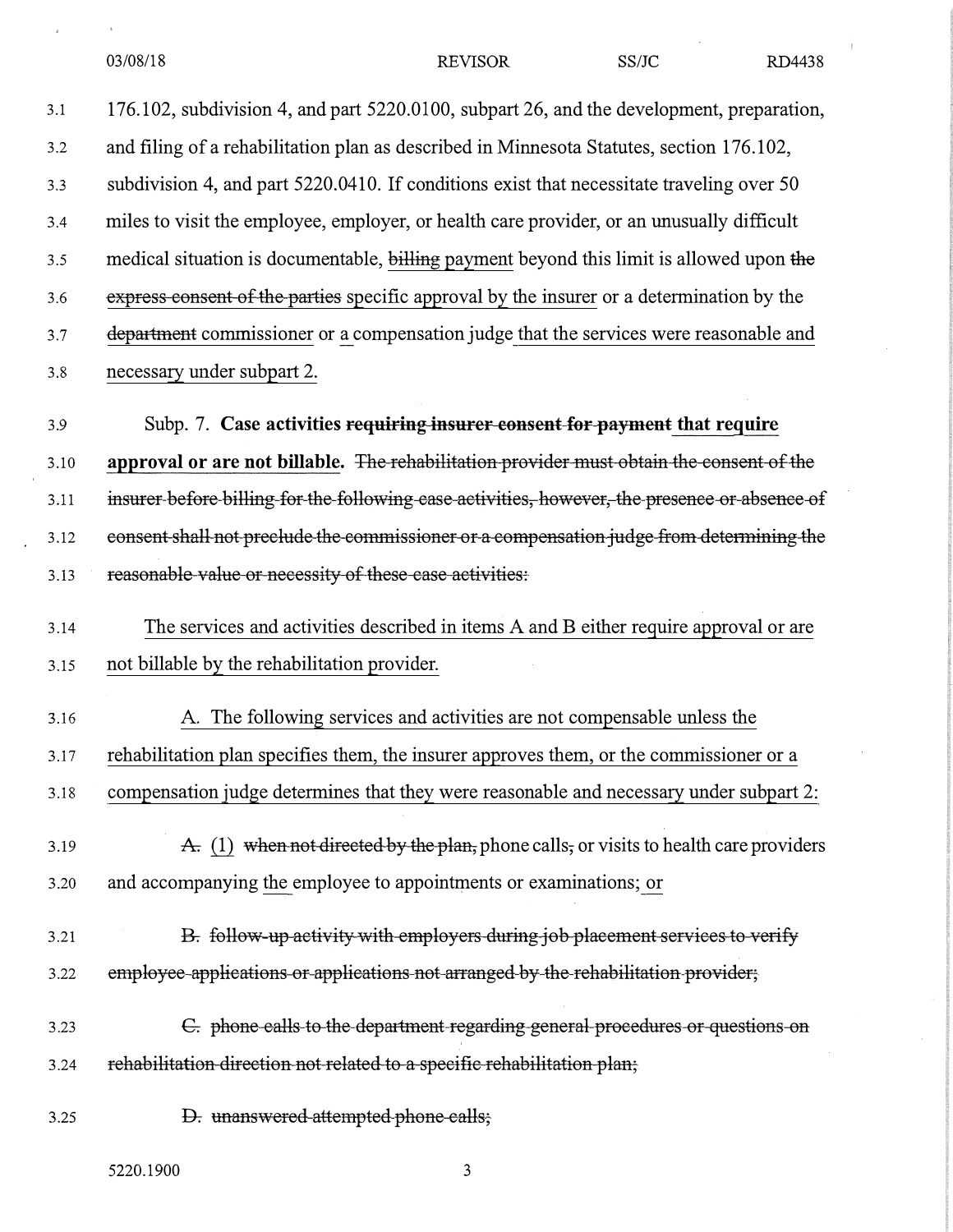|      | 03/08/18                                                                                           | <b>REVISOR</b> | SS/JC | RD4438 |  |
|------|----------------------------------------------------------------------------------------------------|----------------|-------|--------|--|
| 4.1  | E. time spent for report writing not required by rules or requested by a party;                    |                |       |        |  |
| 4.2  | F. assigned qualified rehabilitation consultant service during vendor activity                     |                |       |        |  |
| 4.3  | periods beyond required reporting or specific problem solving activity;                            |                |       |        |  |
| 4.4  | G. time for attendance at an administrative conference by the supervisor of the                    |                |       |        |  |
| 4.5  | qualified rehabilitation consultant intern who is providing services to the employee;              |                |       |        |  |
| 4.6  | H. before a determination of eligibility, services rendered when a rehabilitation                  |                |       |        |  |
| 4.7  | waiver has been requested and was not denied or when the insurer disputes the employee's           |                |       |        |  |
| 4.8  | eligibility for rehabilitation services;                                                           |                |       |        |  |
| 4.9  | I. time spent reviewing the file and initial contact to establish rapport with                     |                |       |        |  |
| 4.10 | interested parties by an assigned qualified rehabilitation consultant or registered rehabilitation |                |       |        |  |
| 4.11 | vendor when a case has been transferred from another qualified rehabilitation consultant or        |                |       |        |  |
| 4.12 | vendor within the same rehabilitation firm;                                                        |                |       |        |  |
| 4.13 | $\pm$ (2) time spent by a supervisor, or another qualified rehabilitation consultant,              |                |       |        |  |
| 4.14 | or support staff in addition to consulting with or advising the assigned qualified rehabilitation  |                |       |        |  |
| 4.15 | consultant;                                                                                        |                |       |        |  |
| 4.16 | K. job placement activities beyond 90 days from the start of the job placement                     |                |       |        |  |
| 4.17 | effort without a formal plan review or case planning meeting with the employee and insurer;        |                |       |        |  |
| 4.18 | E. wait time for a visit without a prearranged meeting or early arrival for a                      |                |       |        |  |
| 4.19 | prearranged appointment;                                                                           |                |       |        |  |
| 4.20 | M. services that duplicate services already provided;                                              |                |       |        |  |
| 4.21 | N. charges beyond the hourly fee for testimony at a judicial hearing when the                      |                |       |        |  |
| 4.22 | qualified rehabilitation consultant or registered rehabilitation vendor has provided               |                |       |        |  |
| 4.23 | rehabilitation services under the plan;                                                            |                |       |        |  |
| 4.24 | O. travel costs beyond those needed to develop or complete a plan; or                              |                |       |        |  |
|      | 5220.1900                                                                                          | 4              |       |        |  |